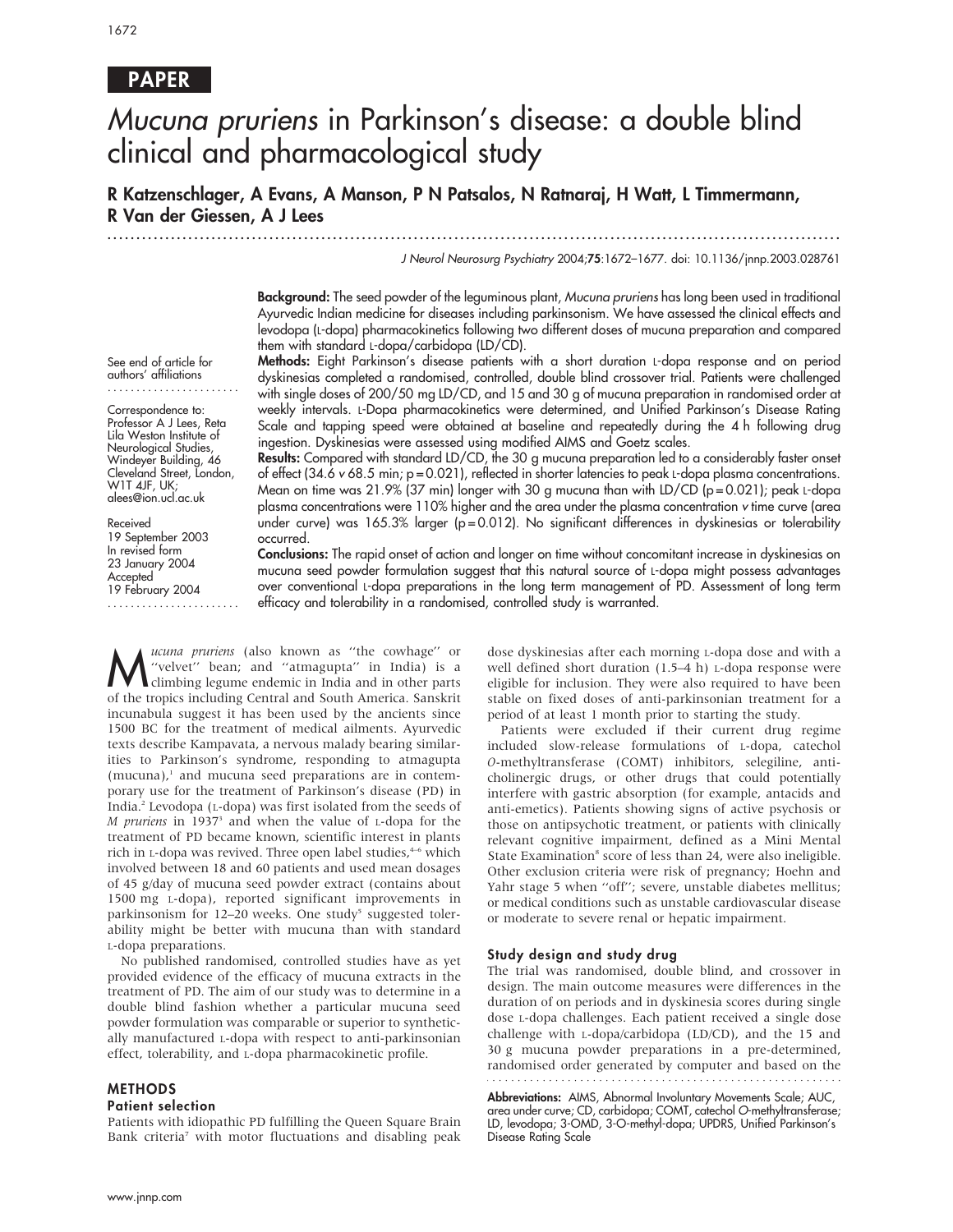order of entry into the study. The study drugs were kept at the pharmacy of the National Hospital for Neurology and Neurosurgery and dispensed by an independent pharmacist.

The two doses of the mucuna preparation were chosen to correspond to either 100 mg (one sachet containing 7.5 g, that is 500 mg of neat L-dopa) or 200 mg (two sachets together containing 1000 mg of neat L-dopa) of L-dopa in the presence of a decarboxylase inhibitor. This conversion factor was based on published studies comparing clinical and pharmacokinetic L-dopa effects with and without a decarboxylase inhibitor.<sup>9-13</sup>

The mucuna seed powder preparation was a light, yellowish powder, manufactured in Germany (Wiewelhove, Ibbenbueren, Germany) from raw material obtained in India. To enhance stability, dissolving properties, and taste, the following additives per unit (per sachet) were added: ascorbic acid (0.188 g), tangerine oil (0.09 g), silicium dioxide (0.262 g), saccharine-Na and citric acid (0.075 g), sorbitol (1.207 g), and lecithin (0.341 g). Matching placebo sachets contained powder of identical consistency, colour, and taste. Quality assurance certificates for the preparation and for placebo were obtained from an independent laboratory (LAT, Munich, Germany). Chromatographic analysis demonstrated an L-dopa content of 4.86% or 250 mg per sachet. The Medicines Control Agency, Department of Health, UK, issued an exemption from licences order for the study drug. The study was approved by the Joint Ethics Committee of University College London/University College London Hospitals. All patients gave informed consent.

#### Single dose challenges

Patients were admitted to hospital for an overnight stay on three occasions each separated by 1 week. Challenges were performed at exactly the same time in the morning in each patient, after withdrawal of all anti-parkinsonian medication from midnight, and patients took nothing by mouth with the exception of black tea or coffee and water. Patients were randomised to the order of the days on which they would receive the three trial medications:

- 200 mg L-dopa/50 mg decarboxylase inhibitor (carbidopa) as capsule formulation plus four sachets of placebo as a powder formulation closely resembling mucuna seed powder in consistency and flavour, dissolved in a glass of water, or:
- $\bullet$  15 g, that is, two sachets of mucuna seed powder (containing 500 mg of L-dopa) plus two sachets of placebo powder plus a placebo capsule identical in shape, colour, and taste to the LD/CD capsule, or:
- 30 g, that is, four sachets of mucuna seed powder (containing 1000 mg of L-dopa) plus a placebo capsule.

#### L-Dopa and 3-O-methyl-dopa (3-OMD) analysis

Blood samples were taken at baseline and 15, 30, 45, 60, 75, 90, 105, 120, 140, 160, 180, 210, and 240 min after intake or until a full off-state had been reached if this occurred earlier than 240 min after drug ingestion. Samples were dispensed into EDTA tubes and centrifuged immediately at the end of each assessment. Plasma was stored at  $-70^{\circ}$ C until analysed. L-Dopa and 3-OMD concentrations were determined by high performance liquid chromatography, using an automated Gilson system (Anachem, Luton, Bedfordshire, UK) and an ESA Coulochem II electrochemical detector with a guard cell and an analytical cell. Chromatographic separation was achieved using a Hypersil BDS-C18 column (Hewlett Packard, Stockport, Cheshire, UK). A 50 µl plasma sample and 150  $\mu$ l sodium chloride solution (0.9%) were vortex mixed. Then 10 µl 60% perchloric acid was added and after further vortex mixing and centrifugation,  $100 \mu l$  of the aqueous layer was transferred into an autosampler vial, from which 10 µl was injected into the column. Within batch precision and between batch precision for L-dopa (150 ng/ml) and 3-OMD (375 ng/ml) were  $\leq$ 2.0% and  $\leq$ 7.0%, respectively (coefficient of variation, CV). The lower limit of quantitation was 10 ng/ml for L-dopa and 100 ng/ml for 3- OMD (CV<8%) and the lower limit of detection was 1 ng/ml.

#### Pharmacokinetic parameters

 $L$ -Dopa concentration  $\nu$  time profiles were analysed according to a one-compartment model. The parameters computed were: area under the concentration  $\nu$  time curve (AUC) and apparent elimination half life  $(t_{\kappa})$ . The AUC from time 0 to 260 min was calculated by the trapezoid rule. Time to maximum concentration  $(T_{\text{max}})$  and maximum concentration  $(C_{\text{max}})$  were obtained by visual inspection of the L-dopa concentration  $\nu$  time profiles.

#### Clinical assessments

Motor function was assessed at baseline and then immediately following each blood sample. Motor function was assessed using the UPDRS (Unified Parkinson's Disease Rating Scale) motor score. Hand function on the patient's more affected side was assessed with the "Brain Test",<sup>14</sup> using the keyboard of a laptop computer.

#### Dyskinesia assessments

Once patients had reached their full on state, video recordings were performed on three occasions at 20 min intervals. As certain mental and motor tasks have been shown to increase dyskinesias,<sup>15</sup> the following "activation" tasks were carried out in an identical fashion at each visit:

- 1. Sitting still for 1 min
- 2. Performing mental calculations
- 3. Putting on and buttoning a coat
- 4. Picking up and drinking from a cup of water
- 5. Walking

Videotapes were rated independently by two blinded raters (RK and AE), using modified versions of the Goetz rating scale<sup>16</sup> and the Abnormal Involuntary Movements Scale (AIMS).17 Both are five point (0–4) scales: AIMS rates visible dyskinesias in various body parts, and Goetz rates overall impairment caused by dyskinesias during motor tasks. Tasks 1 and 2 were rated using AIMS, but facial muscles and global rating were excluded. Therefore the maximum score was 24 for each task (that is, summed ratings for neck, trunk, and each limb). Tasks 3–5 were assessed on the Goetz scale, modified by excluding phenomenological rating and by counting only choreatic movements.

Full blood count, and liver and renal function blood tests were taken at baseline and after completion of the study.

#### Blinding

Randomisation information was kept in a blinded format with the company that had manufactured and supplied the active drugs and matching placebos. Emergency envelopes with the randomisation code were also kept with the head pharmacist at the National Hospital for Neurology and Neurosurgery. Blinding was maintained until after the database was locked.

#### Sample size calculation

The trial was powered to detect a 25% difference between AIMS scores on the interventions, considered a clinically relevant change based on previous publications<sup>18</sup> and clinical judgment. Power calculation showed that eight patients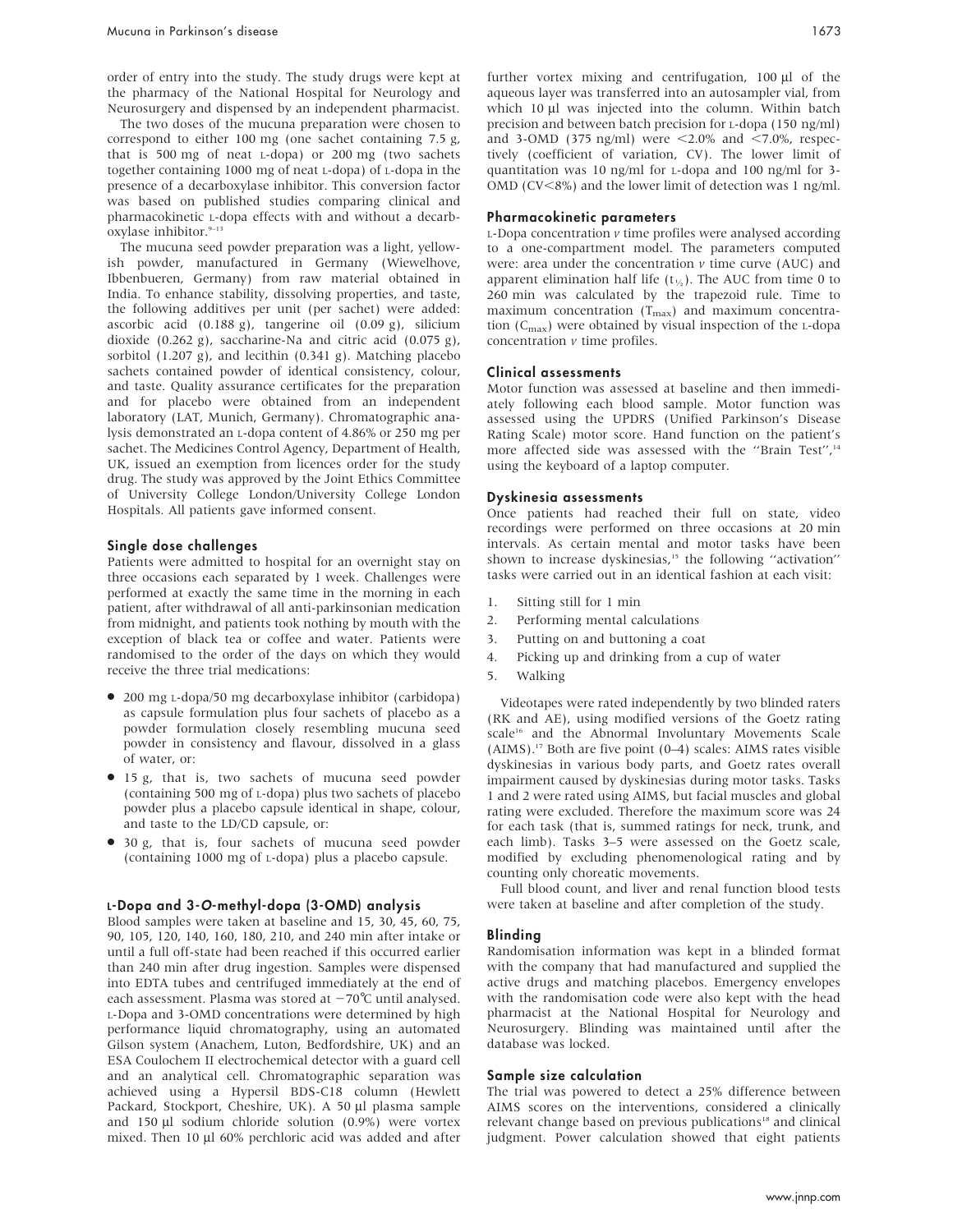|                                    | $LD/CD$ (SD) | 15 g mucuna (SD) | 30 g mucuna (SD) | Difference LD/CD<br>v 15 g mucuna<br>(p value) | Difference LD/CD<br>v 30 g mucuna<br>(p value) |
|------------------------------------|--------------|------------------|------------------|------------------------------------------------|------------------------------------------------|
| <b>UPDRS</b> baseline              | 49.8 (12.7)  | 49.5 (15.3)      | 46.9 (10.7)      | <b>NS</b>                                      | 0.046                                          |
| Tapping baseline                   | 47.4 (11.0)  | 44.0 (12.6)      | 45.0 (13.6)      | <b>NS</b>                                      | <b>NS</b>                                      |
| Best UPDRS "on"                    | 15.4(7.8)    | 15.5(7.6)        | 15.5(8.5)        | <b>NS</b>                                      | <b>NS</b>                                      |
| Best tapping "on"                  | 75.5 (21.3)  | 78.5 (21.3)      | 79.1 (15.0)      | <b>NS</b>                                      | <b>NS</b>                                      |
| Duration of full "on"              | 167.4 (55.3) | 147.3 (30.5)     | 204.0 (55.1)     | <b>NS</b>                                      | 0.021                                          |
| Duration of full plus partial "on" | 232.0 (84.8) | 170.3 (38.0)     | 278.1 (53.9)     | 0.036                                          | 0.036                                          |
| Time to full "on"                  | 68.5 (29.0)  | 45.6 (30.4)      | 34.6 (13.6)      | 0.035                                          | 0.021                                          |
| Time to beginning of "on"          | 54.6 (24.5)  | 27.8(14.1)       | 23.0(11.5)       | 0.012                                          | 0.012                                          |

All times indicated in minutes. Tapping: see Methods. UPDRS refers to motor score. Partial ''on'': any clinical state where parkinsonism was above baseline level

before and after reaching a full ''on'' state.

completing both treatment arms were required for 80% power at the 5% significance level.

speed when ''on'' did not differ significantly among the three study drugs.

## Data analysis

The two video raters' dyskinesia scores were combined for analysis. Interrater reliability was assessed using kappa analysis, weighted according to how close agreement between the raters was (Stata Statistical Software Release 6.0). The average of the two raters was used in the statistical analysis. Due to sample sizes, all data sets were assessed for normality by inspection of histograms. Means were compared using Wilcoxon's non-parametric signed ranks test or pairedsamples t test, as appropriate.

## RESULTS

Nine patients (five women and four men) were enrolled in the study. One patient dropped out due to shortlasting vomiting following ingestion of the first study medication (30 g mucuna), which was considered to have reduced the amount available for absorption. Eight patients completed the study. Patients' mean age was 62.2 years (range 50–72); mean disease duration was 12.4 years (range 7–17); and mean Hoehn and Yahr stage (when ''off'') was 3.5 (range 2.5–4). Patients took a mean daily L-dopa dose of 572 mg (range 200–1000 mg) prior to the trial. Other antiparkinsonian medications taken were amantadine in two (200 mg), pergolide in three (mean, 3.2 mg), and ropinirole (18 mg), cabergoline (6 mg), and pramipexole (1.4 mg) in one patient each.

# Clinical assessments

Results and statistical significance of differences are shown in tables 1 and 2. Duration of full on-time was 21.9% longer with the 30 g mucuna dose compared with LD/CD. Time from beginning of switching on to returning to a full off state was increased by 19.8% with 30 g mucuna but was 26.6% shorter with 15 g mucuna. The mucuna preparations reduced the latency from drug ingestion to achieving a full on-state: this was 33.4% or 23 min shorter with 15 g mucuna than with LD/CD, and 49% or 34 min shorter with 30 g mucuna. Similarly, time to beginning of switching on was reduced by 49% or 27 min with 15 g mucuna and by 57.9% or 31.6 min with 30 g mucuna. Best UPDRS motor scores and tapping Dyskinesia rating of video recordings

Interrater reliability was good: weighted kappa was 0.45 (p<0.0001) for Goetz scores (Spearman's rank 0.87,  $p<0.0001$ ) and  $0.62$  ( $p<0.0001$ ) for AIMS scores (Spearman's rank  $0.97$ ,  $p<0.0001$ ). No significant differences in dyskinesia ratings were found among the study drugs.

# L-Dopa (and 3-OMD) pharmacokinetics

The plasma concentration  $\nu$  time profiles of L-dopa after LD/ CD, 15 and 30 g mucuna ingestion are shown in fig 1A. Fig 1B shows the concurrent profiles for 3-OMD. The pharmacokinetic constants, as calculated from the logarithmic concentration  $\nu$  time plots of individual patients, are shown in table 3. The mean L-dopa value was 165% larger after 30 g mucuna compared with LD/CD and this difference was significant. Mean L-dopa C<sub>max</sub> was 110% higher after 30 g mucuna compared with LD/CD and 19% higher after 15 g mucuna. Mean  $T_{\text{max}}$  values were 35% and 24% shorter after 15 and 30 g mucuna, respectively, compared with LD/CD. There were no significant differences in  $t_{\frac{1}{2}}$  when the three study drugs were compared. In contrast to L-dopa AUC values, 3-OMD AUC values were not significantly different between the three study regimens although values tended to be higher in patients administered LD/CD.

# Safety and tolerability

Apart from one patient who dropped out due to shortlasting vomiting on 30 g mucuna, the other adverse events were: mild and shortlasting nausea occurring in two patients with LD/CD and in two patients with 30 g mucuna; mild gastric pain in one patient with LD/C; and mild dizziness in one patient each with LD/CD and 15 g mucuna. No clinically relevant changes in haematology or biochemistry parameters were observed.

# **DISCUSSION**

Our study demonstrates that the seed powder formulation of M pruriens contains a considerable quantity of L-dopa which, at a dose of 30 g, is sufficient to consistently induce a sustained on-period in fluctuating PD patients with short

|                  | LD/CD (SD) |          | 15 g mucuna (SD) 30 g mucuna (SD) | Difference LD/CD $v$ 15 q<br>mucuna (p value) | Difference LD/CD $v$ 30 g<br>mucuna (p value) |
|------------------|------------|----------|-----------------------------------|-----------------------------------------------|-----------------------------------------------|
| Mean AIMS score  | 8.0(3.2)   | 8.6(3.5) | 8.0(3.3)                          | 0.12                                          | 0.79                                          |
| Mean Goetz score | 2.0(0.5)   | 2.1(0.5) | 1.9(0.4)                          | 0.13                                          | 0.36                                          |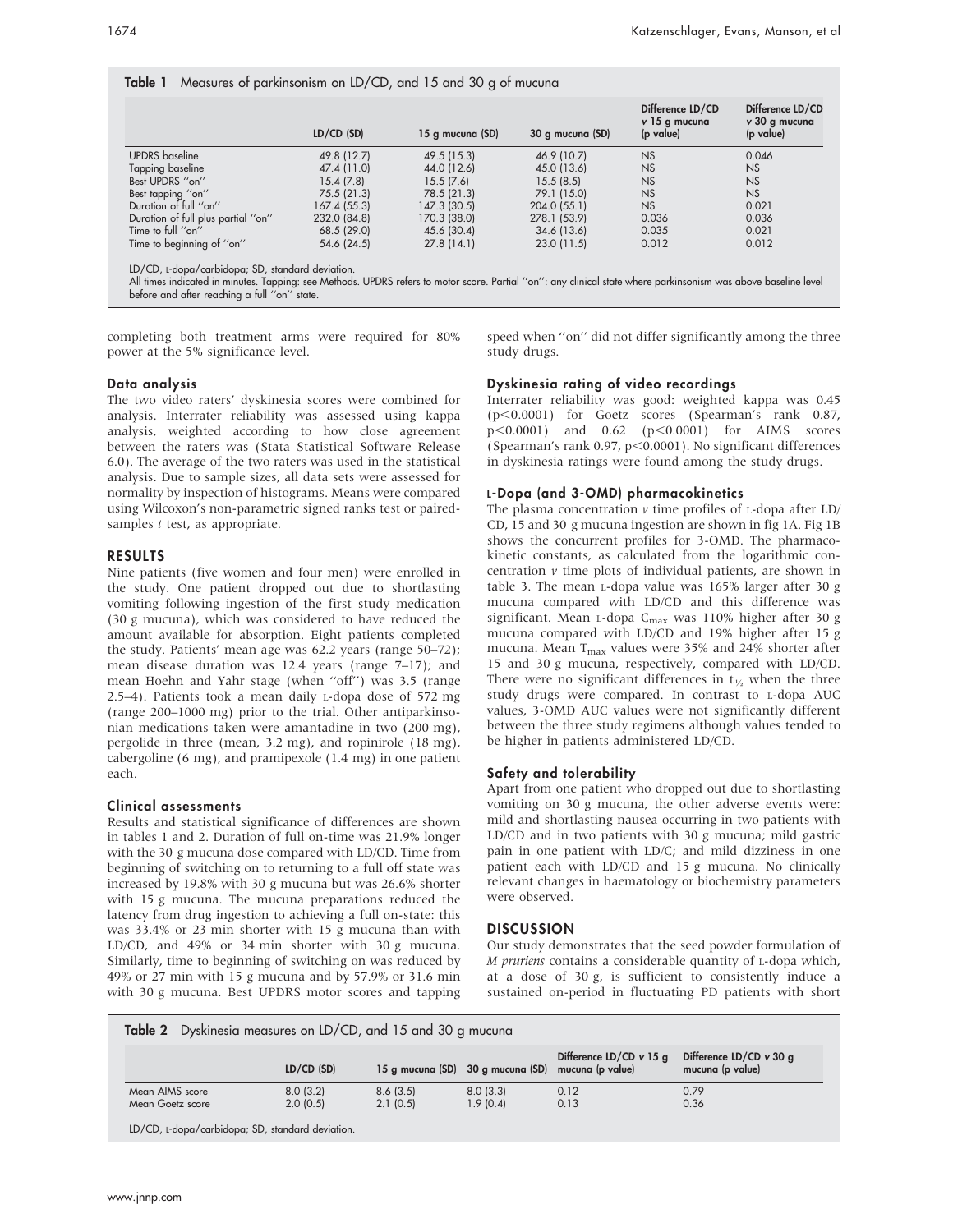|                          | LD/CD (SEM)   | 15 g mucuna   | 30 g mucuna   | Difference LD/CD<br>v 15 g mucuna<br>(p value) | Difference LD/CD<br>v 30 g mucuna<br>(p value) |
|--------------------------|---------------|---------------|---------------|------------------------------------------------|------------------------------------------------|
| L-Dopa                   |               |               |               |                                                |                                                |
| $AUC$ (ng $h/ml$ )       | 16 243 (2543) | 16 306 (4024) | 43 087 (9735) | <b>NS</b>                                      | 0.012                                          |
| $C_{\text{max}}$ (ng/ml) | 6956 (1098)   | 8608 (1979)   | 14 606 (2662) | <b>NS</b>                                      | 0.025                                          |
| $T_{\text{max}}$ (min)   | 95.5 (10.5)   | 61.8(12.9)    | 72.4 (15.1)   | 0.04                                           | NS                                             |
| $t_{\frac{1}{2}}$ (min)  | 90.8 (23.8)   | 58.6(5.1)     | 94.0 (25.5)   | <b>NS</b>                                      | NS                                             |
| 3-OMD                    |               |               |               |                                                |                                                |
| $AUC$ (ng $h/ml$ )       | 24 267 (4559) | 20 292 (2833) | 22 698 (2833) | 0.05                                           | NS                                             |

duration L-dopa response. The quality of motor improvement was equivalent to that seen with synthetic LD/CD, but the onset of action, duration of effect, and pharmacokinetic profiles differed considerably.

The latency to clinical onset was significantly and markedly shorter with mucuna than with synthetic LD/CD. The duration of the on-period was significantly longer with 30 g mucuna than with LD/CD, with a mean difference of 37 min. The time from the beginning of a visible antiparkinsonian effect to returning to a full ''off'' was significantly longer with 30 g mucuna, providing an additional 46 min when patients were partially ''on''.

Compared to literature reports on dispersible L-dopa formulations, the latency to the onset of effect following mucuna in our study was within a similar range. However,



Figure 1 (A) Plasma concentration v time profiles for L-dopa following ingestion of 200 mg L-dopa/50 mg carbidopa ( $\bullet$ ), 15 g mucuna ( $\blacksquare$ ), or 30 g mucuna (A) seed powder. Data are mean (SEM) of eight patients. (B) Plasma concentration v time profiles for 3-OMD following ingestion of 200 mg L-dopa/50 mg carbidopa ( $\bullet$ ), 15 g mucuna ( $\blacksquare$ ), or 30 g mucuna (A) seed powder. Data are mean (SEM) of eight patients.

the duration of on-time achieved with 30 g mucuna was considerably longer: the time patients spent in a full on-state was 204 min following 30 g mucuna, compared with 14819 and 97 min<sup>20</sup> reported in two studies with dispersible L-dopa formulations.

These clinical findings were reflected in the pharmacokinetic profile of L-dopa concentrations, which showed a significantly higher peak plasma concentration with 30 g mucuna, occurring after a shorter latency  $T_{\text{max}}$ . The difference in  $T_{\text{max}}$  was significant with 15 g and only narrowly missed reaching significance with 30 g.

Peak L-dopa concentrations on mucuna were followed by a decline which was faster with 15 g mucuna but similar to LD/ CD with 30 g mucuna, resulting in a significantly larger total AUC with 30 g mucuna.

These findings suggest that  $M$  pruriens formulations may actually have a higher bioavailability than standard L-dopa preparations. Although the latency to peak concentrations with LD/CD was rather long at 95.5 min, this is within the upper range of reported findings with standard L-dopa preparations.<sup>21</sup> <sup>22</sup> All reasonable and practical measures were taken to avoid dietary interferences. Drugs that could inhibit gastrointestinal absorption were excluded, and none of the patients had known malabsorption syndromes or other gastrointestinal conditions. However, all the patients had been on long term L-dopa therapy for many years prior to the study.

The most obvious differences between the mucuna preparation and the synthetic formulation used in this study were the administration of mucuna in the form of a suspension as opposed to a capsule, and the presence of a dopa decarboxylase inhibitor in the standard L-dopa preparation. Decarboxylase inhibitors mainly increase L-dopa plasma concentrations by blocking the peripheral degradation of L-dopa to dopamine, thus allowing more L-dopa to cross the blood–brain barrier. However, the gastrointestinal mucosa is a site for decarboxylation of oral L-dopa<sup>23</sup> and decarboxylase inhibitors have been reported to enhance duodenal L-dopa absorption, $24$   $25$  presumably by inhibiting metabolic pathways such as aromatic dehydroxylation in the gut.<sup>22</sup> Adding a decarboxylase inhibitor leads to considerably higher peak L-dopa concentrations.<sup>9 10 26</sup> One study proposed a doubling of the bioavailability of oral L-dopa in the presence of a decarboxylase inhibitor, but this was based on findings with intravenously administered L-dopa.27 Studies investigating oral L-dopa invariably reported a reduction of exogenous Ldopa by 60–80%.<sup>10 11</sup> <sup>13 28</sup> The conversion factor of 1:5 chosen for the 30 g mucuna dose in relation to standard LD/CD (L-dopa reduction by 80%) is in the upper range of reported ratios. It is possible that the truly corresponding dose is slightly less than 30 g, but this does not seem sufficient to explain the large differences in pharmacokinetic and clinical findings.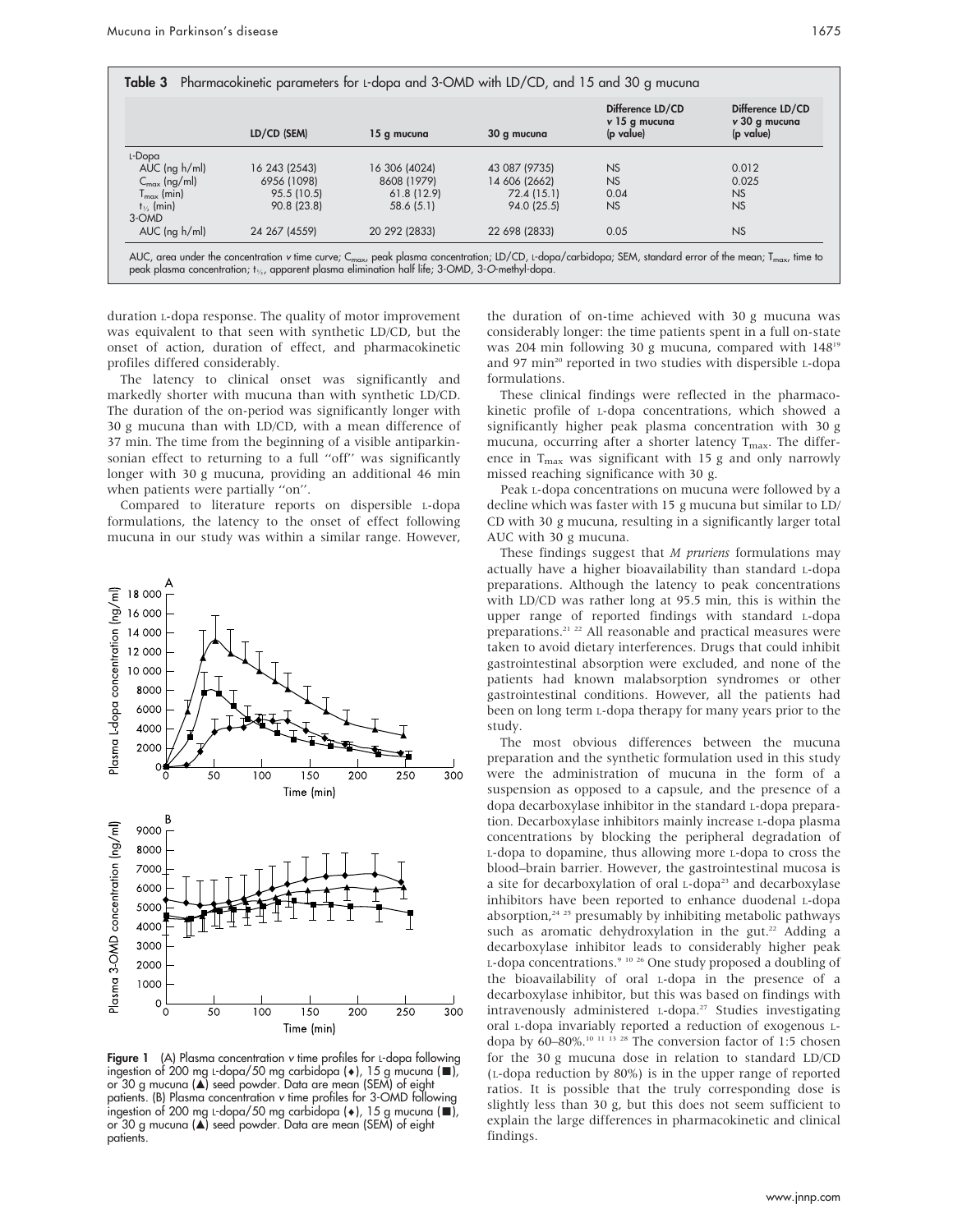The impact of decarboxylase inhibitors on latency to peak concentrations varies in the reported literature. This has been found to be either shorter,<sup>26</sup> similar,<sup>10 12 29</sup> or longer<sup>9</sup> compared with L-dopa alone, and one study<sup>28</sup> found a dose-dependent reduction in  $T_{\text{max}}$  in the presence of CD. Although the delay to maximum plasma concentration of 95.5 min found in our study appears rather long, similar delays on standard release LD/decarboxylase inhibitor have been reported in the literature.<sup>27</sup> <sup>28</sup> There is no obvious explanation for this finding. All reasonable measures were taken to avoid interference by drugs or food, and none of the patients had evidence of malabsorption syndromes or other gastrointestinal conditions.

In view of previously reported experience with mucuna, our observations of much higher peak L-dopa concentrations and larger AUCs on mucuna are unexpected and surprising. A possible explanation may lie in the administration of mucuna as a suspension: L-dopa is mainly absorbed from the proximal small intestine, and delays in reaching the duodenum through the gastric valve are likely to occur more commonly with any form of coating than with dispersible formulations. This explains why dispersible L-dopa works more quickly than standard preparations. The latency to the onset of a clinical effect with dispersible L-dopa has been reported to be on average  $26.8^{20}$  or  $27.9$  min<sup>19</sup> and is thus comparable to the mean latency of 34.6 min observed in our patients with 30 g mucuna.

Additives contained in the mucuna powder preparation may also have had an impact on absorption: the seed powder preparation used in this study was produced with the aim of achieving as standardised a composition as possible. The small amount of ascorbic acid, added for chemical stability,<sup>30</sup> may potentially have enhanced intestinal absorption.<sup>31</sup> Citric acid is also known to have some effect on L-dopa absorption,<sup>32</sup> but the addition of a small amount of citric acid does not seem likely to be a sufficient explanation for such a marked difference in pharmacokinetics. Some other additives differed slightly from those found in the commonly used commercial Indian preparations, and further investigations into factors that may promote gastrointestinal absorption of the seed powder compound are warranted.

Decarboxylase inhibitors were shown to prolong L-dopa  $t_{\frac{1}{2}}$ to a moderate degree in most<sup>12 24 27</sup> but not all<sup>9 33</sup> studies. In contrast, our own data show a similar rate of decline of L-dopa plasma concentrations with 30 g mucuna and LD/CD. Although a small residual effect from patients' on going carbidopa medication cannot be excluded due to its plasma  $t_{\gamma}$  of 3 h, the similarity in the plasma concentration decline between LD/CD and 30 g mucuna raises the possibility of an additional active ingredient in the mucuna preparation with a blocking effect on L-dopa degradation. However, there is as yet no direct evidence of such active agents contained in the plant preparation.

The metabolite 3-OMD showed very similar AUC on mucuna and LD/CD, despite higher peak plasma concentrations of L-dopa with 30 g mucuna. This can largely be explained by the fact that in the absence of a decarboxylase inhibitor in the mucuna preparation, L-dopa was predominantly metabolised by decarboxylation, leading to smaller concentrations of 3-OMD.

The combination of rapid onset of action with long duration of effect appears to constitute a characteristic of this plant preparation. Previous limited pharmacokinetic reports with mucuna preparations suggested a lower bioavailability of mucuna with a somewhat slower increase and decline of L-dopa plasma concentrations and a lower peak.<sup>34</sup> However, these comparisons were done with historical controls rather than in a controlled comparison. In contrast, our findings indicate that mucuna formulation may actually have a higher bioavailability than standard LD/CD which may not be explained by dose alone.

It is also noteworthy that despite larger mean L-dopa concentrations associated with 30 g mucuna, there were no significant differences in dyskinesia severity during the challenges. Although both the longer duration of effect and the larger AUC can in part be explained by higher maximum concentrations reached with  $30 g$  mucuna,<sup>35</sup> the differences are striking and raise the possibility of additional explanations.

Another aim of this study was to compare the clinical efficacy and tolerability of the two doses of the mucuna preparation. While a dose of 30 g of the mucuna preparation led to reliable and sustained antiparkinsonian effects in all patients, this did not always occur with the 15 g dose, and pharmacokinetic results clearly showed that L-dopa concentrations were considerably lower with the smaller dose.

Tolerability was comparable with all three study drugs. Adverse effects were mild and shortlasting, and the patient who dropped out from the study due to vomiting on 30 g mucuna fully recovered within a few minutes, and was prepared to stay in the trial. The assessment was discontinued, however, because part of the ingested drug was likely to have become unavailable for absorption.

Acute side effects of L-dopa such as nausea, vomiting, and orthostatic hypotension have been shown to be correlated with plasma concentrations<sup>9</sup> and to occur less often in the presence of a decarboxylase inhibitor.<sup>9 36</sup> In view of the significantly higher plasma concentrations reached with 30 g mucuna than LD/CD, it is encouraging that side effect profiles were similar in our study. However, this lack of difference may have been partly due to the fact that tachyphylaxis and peripheral tolerance to dopamine receptor stimulation occur with chronic L-dopa administration, and different results may have been seen in de novo patients. It might be appropriate to administer mucuna preparation in combination with a peripheral dopa decarboxylase inhibitor which may further improve tolerability and efficacy.

The combination of M pruriens with domperidone, which blocks peripheral dopamine receptors, would also be expected to reduce peripheral adverse events. Domperidone was not used in this study because it has been shown to slightly improve *L*-dopa absorption.<sup>37</sup>

M pruriens grows widely throughout the tropics and is currently mostly planted to improve soil and provide animal feed, and to a smaller extent, for human consumption. It is believed the biological purpose of the L-dopa concentration is to protect the plant against insect attack. Mucuna contains larger amounts of L-dopa than any other known natural source.<sup>38 39</sup> Further natural sources of L-dopa include other members of the mucuna genus, such as Stizolobium deeringianum,<sup>40</sup> and Vicia fava (broad bean), in which L-dopa was identified in 1913.<sup>41</sup> An open-label study of 250 g of cooked  $V$ fava compared with 100 mg synthetic LD/CD showed lower peak plasma concentrations following the bean meal, and pharmacokinetic profile and clinical effects very similar to synthetic  $L$ -dopa.<sup>42</sup> In an uncontrolled study,<sup>38</sup> one patient failed to switch on altogether following 150 g of  $V$  fava. Clinical benefit from longer term use has also been reported in an uncontrolled fashion.<sup>43</sup> Although limited conclusions are possible in the absence of randomised, double blind investigations of  $V$  fava, there is no suggestion in the reported literature that it might share the pharmacokinetic properties of mucuna found in our study. Moreover, the use of  $V$  fava for the treatment of PD also has practical limitations: the much lower  $L$ -dopa content in  $V$  fava compared with mucuna requires the ingestion of bulky meals, and there is a risk of favism, a haemolytic anaemia which can occur in persons